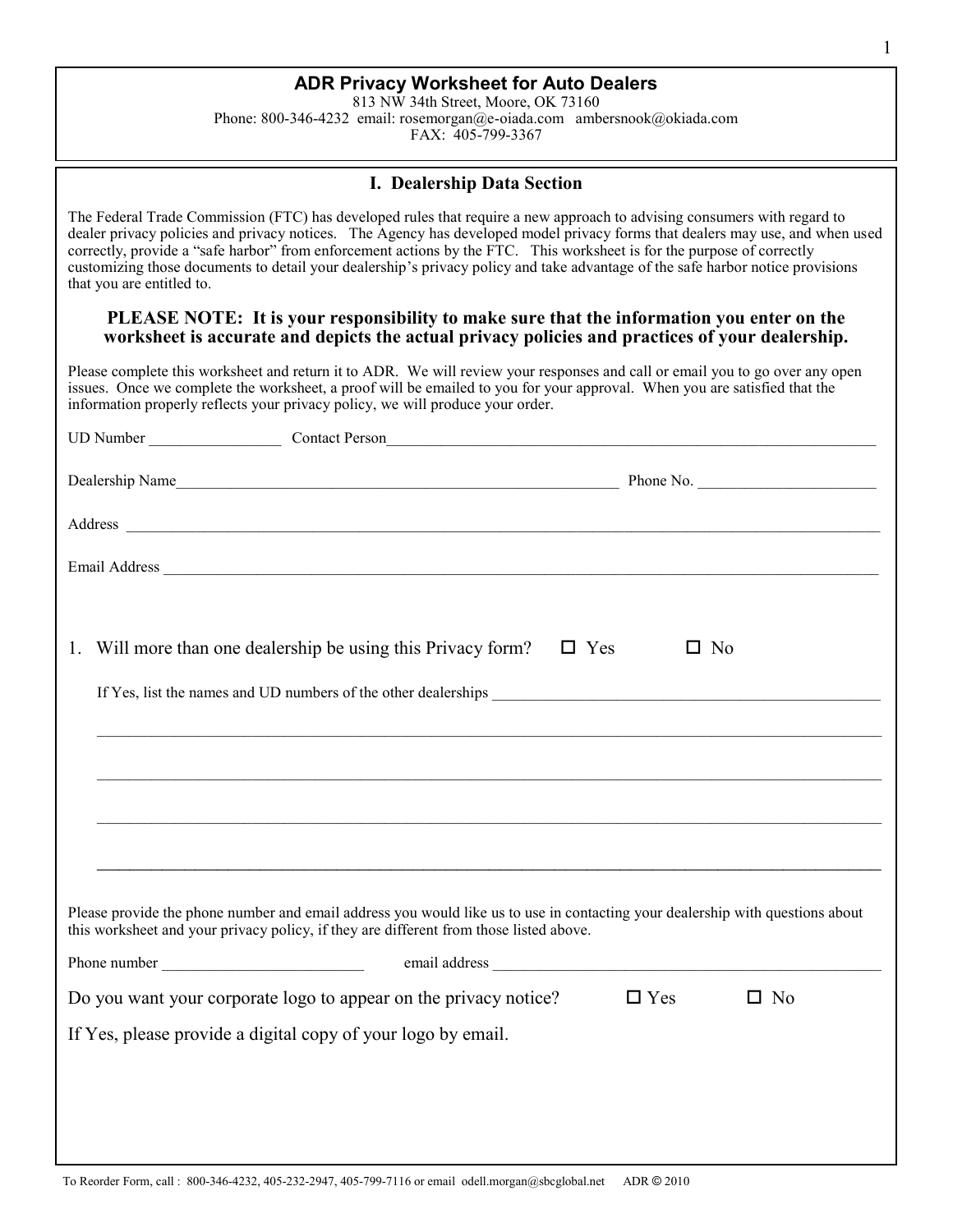## **II. Definitions As Used In This Worksheet**

**Affiliate:** Companies related by common ownership, such as an entity that owns your dealership, an entity owned by your dealership, or an entity that is owned by the same entity that owns your dealership.

**Nonaffiliate**: Companies not related by common ownership or control. They can be financial and nonfinancial entities.

**Joint Marketing**: A formal agreement between nonaffiliated entities that, together market financial products and services to the consumer, such as an agreement between your dealership and another entity where you jointly offer, endorse or sponsor a financial product or service.

**Outside Marketer**: An entity which markets or helps the dealership to market your products and services, such as an entity that does blast faxes, mass mailing, telephone solicitations, etc.

**Opt Out:** Is the option your customers have to advise you of the information that they do not want your dealership to share.

**Nonpublic personal information:** Is any financial information that a consumer can be personally identified with that is not publically available, such as their social security number, a driver's license number, and/or the amount that your customer paid for a motor vehicle.

**III. Information on Collection and Sharing**

**One of the critical statements of "facts" in the model form is that all financial institutions (dealerships) need to share customers' nonpublic personal information that they collect in order to run their everyday business, which means that all such dealerships must provide privacy notices to their customers.** 

The model form requires that dealerships list, in addition to the mandatory Social Security Number, five of the following examples of types of information that the dealership collects. The first five that we list, we believe to be collected by most motor vehicle dealers. Please select exactly five of the following:

| □<br>Ц<br>$\Box$<br>$\Box$<br>$\Box$<br>$\Box$<br>$\Box$<br>$\Box$<br>□<br>$\Box$<br>$\Box$<br>$\Box$ | Income<br>Payment History<br><b>Credit History</b><br>Credit Card or Other Debt<br><b>Employment Information</b><br><b>Credit Scores</b><br><b>Transaction History</b><br><b>Account Balances</b><br>Assets<br>Overdraft History<br><b>Account Transactions</b><br>Checking Account Information                                                                                                                                                                             | $\mathbf{L}$<br>ΙI<br>□<br>ΙI<br>◻<br>$\Box$<br>□<br>□<br>□<br>□<br>$\mathbf{L}$ | Medical-Related debts<br>Medical Information<br><b>Retirement Assets</b><br>Wire Transfer Instructions<br>Mortgage Rates and Payments<br><b>Transaction or Loss History</b><br><b>Credit-Based Insurance Scores</b><br><b>Insurance Claim History</b><br><b>Investment Experience</b><br>Purchase History<br><b>Risk Tolerance</b>                                                                                                                                    |
|-------------------------------------------------------------------------------------------------------|-----------------------------------------------------------------------------------------------------------------------------------------------------------------------------------------------------------------------------------------------------------------------------------------------------------------------------------------------------------------------------------------------------------------------------------------------------------------------------|----------------------------------------------------------------------------------|-----------------------------------------------------------------------------------------------------------------------------------------------------------------------------------------------------------------------------------------------------------------------------------------------------------------------------------------------------------------------------------------------------------------------------------------------------------------------|
| 1.<br>2.<br>3.<br>5.                                                                                  | Does your dealership share your customers':<br>personal information with outside marketers for your marketing purposes?<br>personal information for joint marketing purposes?<br>4. creditworthiness information for your affiliates' everyday business purposes?<br>personal information with nonaffiliates to market to your customers?<br>6. personal information with nonaffiliates for them to market to your customers?<br>"Providing Opt Out Notices" on page three. |                                                                                  | No<br>$\Box$ Yes<br>П<br>$\Box$ Yes<br>$\Box$ No<br>transaction and experience information for your affiliates' everyday business purposes? $\square$ Yes<br>$\square$ No<br>Yes<br>$\square$ No<br>п<br>$\Box$ Yes<br>$\Box$ No<br>$\Box$ Yes<br>$\Box$ No<br>Note: If you answered "Yes" to any of the last three questions (4, 5, or 6) above, you are required to<br>provide your customer with an "opt out" notice which means that you must complete Section V. |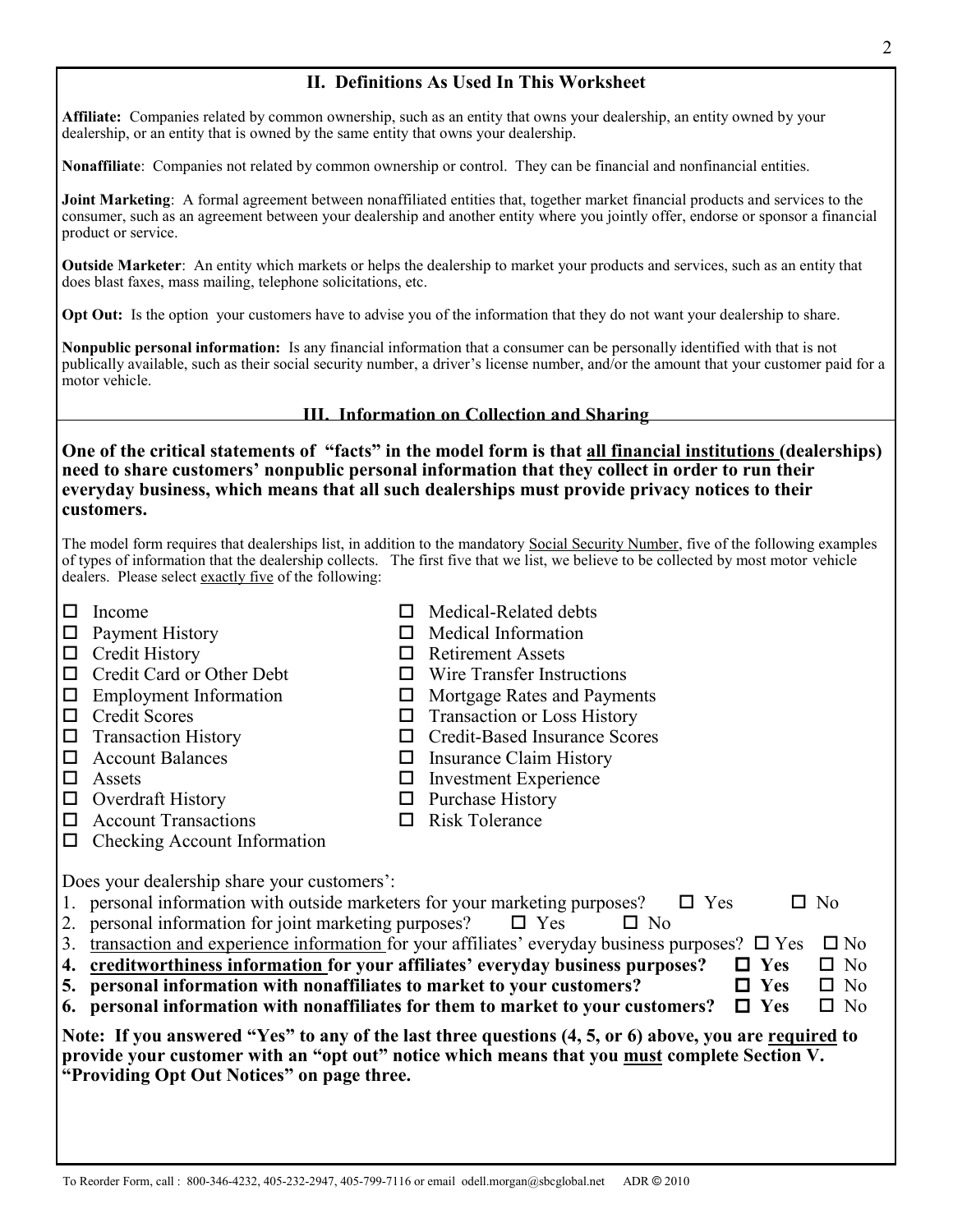| <b>IV. Sources of Customer Information</b>                                                                                                                                                                                                                                                                                                                                                                                                                                                                                                                                                                                                                                                                                                                                                                                                                                 |  |  |  |  |
|----------------------------------------------------------------------------------------------------------------------------------------------------------------------------------------------------------------------------------------------------------------------------------------------------------------------------------------------------------------------------------------------------------------------------------------------------------------------------------------------------------------------------------------------------------------------------------------------------------------------------------------------------------------------------------------------------------------------------------------------------------------------------------------------------------------------------------------------------------------------------|--|--|--|--|
| Of the options listed below, you must choose five (and only five) as examples of how your dealership collects<br>consumer information and the type of information that is collected.                                                                                                                                                                                                                                                                                                                                                                                                                                                                                                                                                                                                                                                                                       |  |  |  |  |
| We collect consumer personal information, for example, when they:<br>$\Box$ give us their income information<br>$\Box$ give us their contact information<br>$\Box$ provide employment information<br>$\Box$ give us their wage statements<br>$\Box$ give us their employment history<br>$\square$ show their government-issued ID<br>$\Box$ show their driver's license<br>$\Box$ apply for financing<br>$\Box$ apply for a lease<br>$\Box$ provide their mortgage information<br>$\Box$ provide their account information<br>$\Box$ use their credit or debit card<br>$\Box$ pay us by check<br>$\Box$ seek financial or tax advice<br>Do you collect information about your customers from either your affiliates or from credit bureaus?<br>$\Box$ Yes<br>$\square$ No<br>If the answer is No, do you collect information from other companies? $\Box$ Yes<br>$\Box$ No |  |  |  |  |
|                                                                                                                                                                                                                                                                                                                                                                                                                                                                                                                                                                                                                                                                                                                                                                                                                                                                            |  |  |  |  |
| V. Providing Opt Out Notices<br>This section must be completed if you answered "Yes" to any of the questions numbered 4, 5, or 6 in<br>Section III on page 2.                                                                                                                                                                                                                                                                                                                                                                                                                                                                                                                                                                                                                                                                                                              |  |  |  |  |
| Will you be providing a telephone number for your customers to "opt out"? $\square$ Yes<br>$\Box$ No<br>If your answer is Yes, please provide the telephone number here:<br>Is the telephone number a toll free number? $\square$ Yes<br>$\Box$ No                                                                                                                                                                                                                                                                                                                                                                                                                                                                                                                                                                                                                         |  |  |  |  |
| Will you be providing a web address for your customers to "opt out"? $\square$ Yes $\square$ No<br>If you answer is Yes, please provide the web address here:                                                                                                                                                                                                                                                                                                                                                                                                                                                                                                                                                                                                                                                                                                              |  |  |  |  |
| $\square$ No<br>Will you be providing mail-in opt out notices?<br>$\Box$ Yes<br>If your answer is Yes, will the dealership name and address be the same as that on the first page of this<br>Worksheet?<br>$\Box$ Yes $\Box$ No<br>If your answer is No, provide the dealership name and mailing address that you wish to use:                                                                                                                                                                                                                                                                                                                                                                                                                                                                                                                                             |  |  |  |  |
|                                                                                                                                                                                                                                                                                                                                                                                                                                                                                                                                                                                                                                                                                                                                                                                                                                                                            |  |  |  |  |
|                                                                                                                                                                                                                                                                                                                                                                                                                                                                                                                                                                                                                                                                                                                                                                                                                                                                            |  |  |  |  |
|                                                                                                                                                                                                                                                                                                                                                                                                                                                                                                                                                                                                                                                                                                                                                                                                                                                                            |  |  |  |  |
| NOTE: If you are including a mail in opt out, it will be provided on a separate sheet at additional cost.                                                                                                                                                                                                                                                                                                                                                                                                                                                                                                                                                                                                                                                                                                                                                                  |  |  |  |  |
| Do you want your customer's limits on sharing (check one):<br>$\Box$ to apply to everyone in a joint transaction, or<br>$\Box$ to have the option for the parties to opt out separately?                                                                                                                                                                                                                                                                                                                                                                                                                                                                                                                                                                                                                                                                                   |  |  |  |  |
| In your disclosure you must not begin sharing new customers' information in less than 30 days. If you want<br>to extend that number beyond 30 days, please enter the number of days here:<br><u> 1989 - Johann Barn, mars ann an t-Amhair an t-A</u>                                                                                                                                                                                                                                                                                                                                                                                                                                                                                                                                                                                                                       |  |  |  |  |
|                                                                                                                                                                                                                                                                                                                                                                                                                                                                                                                                                                                                                                                                                                                                                                                                                                                                            |  |  |  |  |

3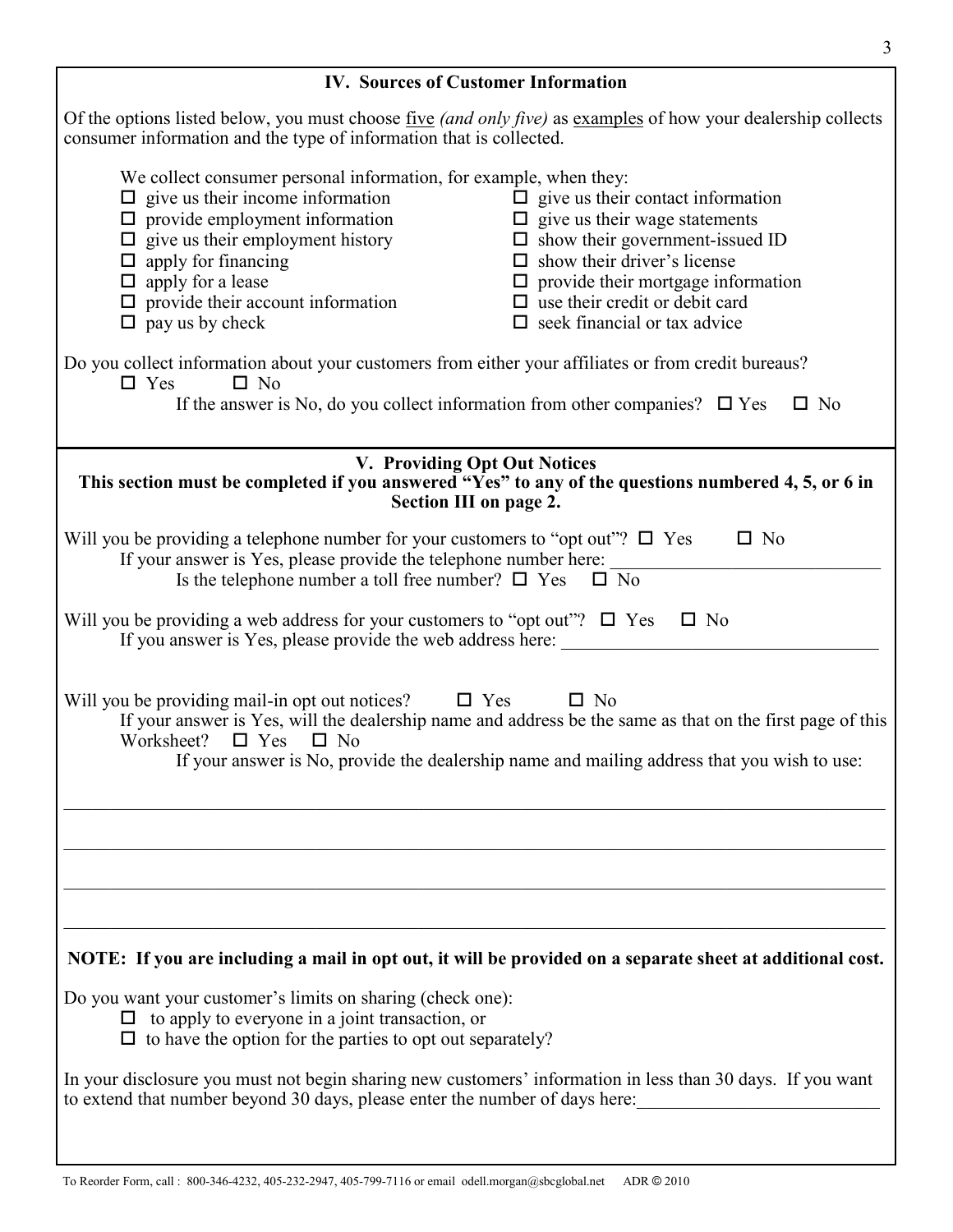| VI. Affiliate, Nonaffiliate and Joint Marketing Information                                                                                                                                                                                                                                                               |  |  |  |  |
|---------------------------------------------------------------------------------------------------------------------------------------------------------------------------------------------------------------------------------------------------------------------------------------------------------------------------|--|--|--|--|
| Information regarding affiliates (Companies related to your dealership by common ownership or control):<br>Select one:<br>$\Box$ We have no affiliates<br>$\Box$ We do not share information with our affiliates<br>$\Box$ We share with our affiliates                                                                   |  |  |  |  |
| If you share with your affiliates, please check one of the following two statements:                                                                                                                                                                                                                                      |  |  |  |  |
| $\Box$ Our affiliate(s), with which we share our customer information, has (have) the same corporate identity as<br>this dealership, or                                                                                                                                                                                   |  |  |  |  |
| $\Box$ Our affiliates have different corporate identities from this dealership and an illustrative list of those<br>affiliates is as follows: <i>(provide examples of affiliate names)</i>                                                                                                                                |  |  |  |  |
|                                                                                                                                                                                                                                                                                                                           |  |  |  |  |
|                                                                                                                                                                                                                                                                                                                           |  |  |  |  |
| Information regarding nonaffiliated third parties (Companies not related to your dealership by common<br>ownership or control.)<br>Select one:                                                                                                                                                                            |  |  |  |  |
| $\Box$ We do not share with nonaffiliated third parties.                                                                                                                                                                                                                                                                  |  |  |  |  |
| $\Box$ We share with the following categories of nonaffiliated third parties. Please provide an example listing<br>(they can be financial or nonfinancial companies—examples include; mortgage companies, insurance<br>companies, direct marketing companies, and nonprofit organizations):                               |  |  |  |  |
| Joint Marketing (Agreements between your dealership and nonaffiliated companies to market together<br>using customers' personal information.)<br>Select one:<br>$\Box$ We do not engage in joint marketing.<br>$\Box$ We joint market with the following list of categories of companies (such as credit card companies): |  |  |  |  |
|                                                                                                                                                                                                                                                                                                                           |  |  |  |  |
|                                                                                                                                                                                                                                                                                                                           |  |  |  |  |
|                                                                                                                                                                                                                                                                                                                           |  |  |  |  |
|                                                                                                                                                                                                                                                                                                                           |  |  |  |  |

4